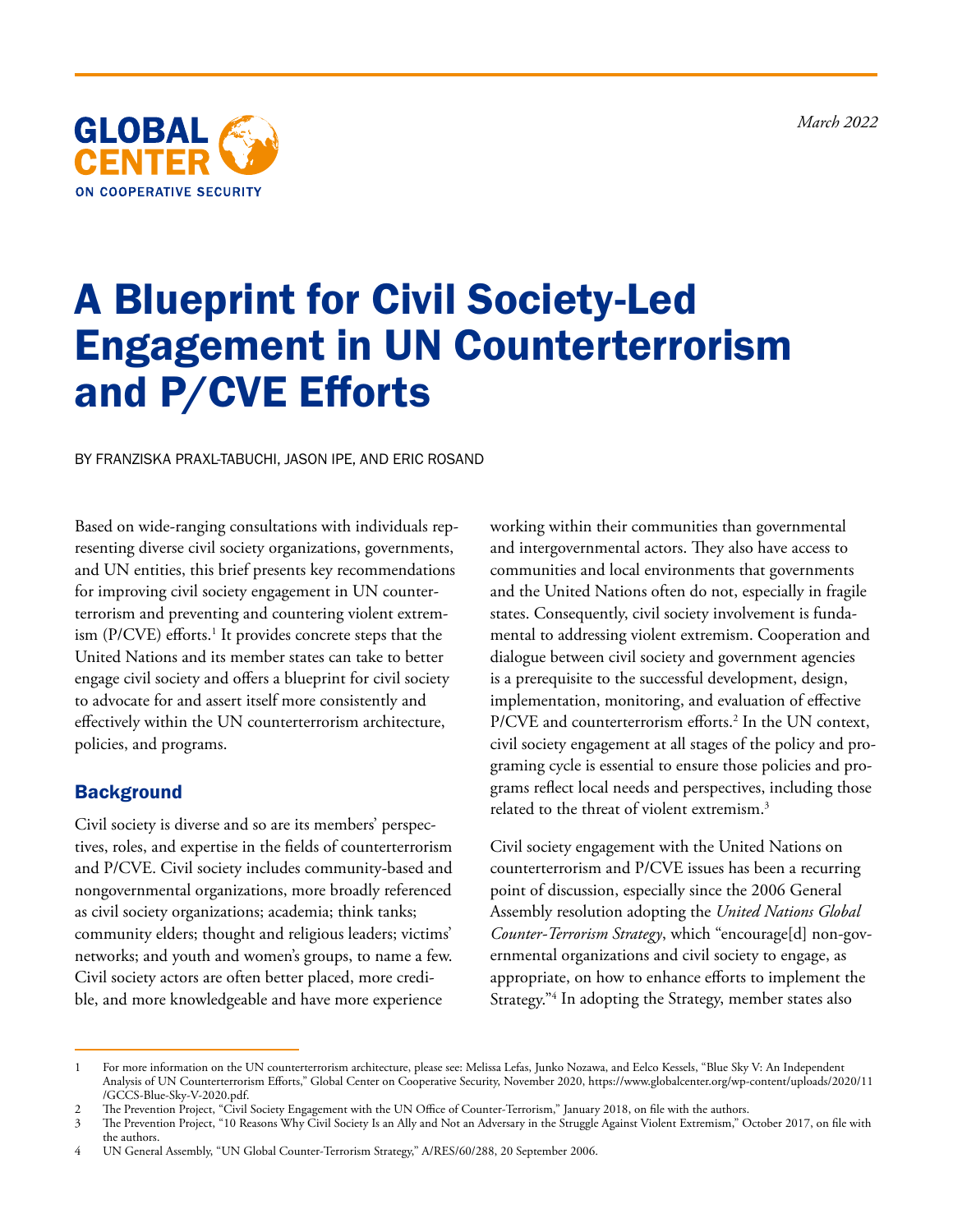resolved to "foster the involvement of civil society in a global campaign against terrorism and for its condemnation."5 The Secretary-General's 2015 plan of action to prevent violent extremism $^6$  similarly acknowledges the contributions of civil society to counterterrorism and preventing violent extremism, as do several relevant General Assembly and Security Council resolutions.7 Despite growing recognition of the value of a whole-of-society approach to P/CVE issues and the unique contributions that civil society can make to this approach, $^{\text{8}}$  opportunities for a broad range of civil society actors to access, let alone influence, UN counterterrorism and P/CVE actors and actions are ad hoc and few and far between. Broadly speaking, the UN membership is divided between states that favor a more centralized, securitized, and government-driven approach to addressing these challenges and those that prefer to see a more inclusive, decentralized, whole-of-society approach where civil society has a central role to play alongside governmental actors. As a result of the diverging attitudes of UN members toward civil society, there has been limited progress in creating space at the United Nations for meaningful, regular, and sustained engagement with civil society in counterterrorism and P/CVE efforts.

The UN Office of Counter-Terrorism (UNOCT), established in 2017, has attempted more structured and consistent engagement with civil society. The UNOCT began incorporating civil society actors into its regional counterterrorism summits and its annual High-Level Counter-Terrorism Week in 2019 and started solicitating input from civil society as it prepared the Secretary-General's report ahead of the biennial Strategy review process. In January 2020, the UNOCT released its civil society engagement strategy, whose development was supported by a small financial contribution from "civil society friendly" member states.9 The UNOCT committed to establishing focal points for civil society engagement in each of its three organizational branches and launched an online portal (the Connect & Learn Platform) to provide access to UNOCT eLearning materials and connect external stakeholders, including civil society, with its capacity development programs.<sup>10</sup> The UNOCT is also expected to establish a Civil Society Unit for which it is seeking dedicated extrabudgetary resources—the same type of funding it is using to establish a new human rights and gender section in early 2022.<sup>11</sup> Many of the 43 members of the UN Global Counter-Terrorism Coordination Compact  $(Global \, Compact)^{12}$  also undertake their own engagement with civil society in their counterterrorism and P/CVErelated programming.

The UN Security Council and its subsidiary bodies, especially the Counter-Terrorism Committee (CTC), have also taken incremental steps to engage civil society. Council members have hosted several counterterrorism-focused Arria formula meetings<sup>13</sup> that included civil society speakers. The Security Council's Counter-Terrorism Committee Executive Directorate (CTED) manages its own Global Research Network consisting of academics and researchers.14 It engages civil society actors in the development of guidance material<sup>15</sup> to assist member states with the

<sup>5</sup> Ibid.

<sup>6</sup> UN General Assembly, "Plan of Action to Prevent Violent Extremism: Report of the Secretary-General," A/70/674, 24 December 2015.

<sup>7</sup> For example, see UN General Assembly, *The United Nations Global Counter-Terrorism Strategy Review,* A/RES/70/291, 19 July 2016; and UN Security Council, S/RES/2396, 21 December 2017.

<sup>8</sup> Annabelle Bonnefont, "Engagement With Civil Society: The Missing Piece in UN Counterterrorism Efforts," Global Observatory, 23 June 2021, [https://](https://theglobalobservatory.org/2021/06/engagement-with-civil-society-the-missing-piece-in-un-counterterrorism-efforts/) [theglobalobservatory.org/2021/06/engagement-with-civil-society-the-missing-piece-in-un-counterterrorism-efforts/;](https://theglobalobservatory.org/2021/06/engagement-with-civil-society-the-missing-piece-in-un-counterterrorism-efforts/) Annabelle Bonnefont and Jason Ipe, "Enhancing Civil Society Engagement," Global Center on Cooperative Security, July 2020, [https://www.globalcenter.org/publications/enhancing-civil-society](https://www.globalcenter.org/publications/enhancing-civil-society-engagement/) [-engagement.](https://www.globalcenter.org/publications/enhancing-civil-society-engagement/)

<sup>9</sup> United Nations Office of Counter-Terrorism, "Civil Society Engagement Strategy," 17 January 2020, [https://www.un.org/counterterrorism/sites/www.un.org](https://www.un.org/counterterrorism/sites/www.un.org.counterterrorism/files/civil_society_engagement_strategy_website_mai_2020.pdf) [.counterterrorism/files/civil\\_society\\_engagement\\_strategy\\_website\\_mai\\_2020.pdf](https://www.un.org/counterterrorism/sites/www.un.org.counterterrorism/files/civil_society_engagement_strategy_website_mai_2020.pdf).

<sup>10</sup> United Nations Office of Counter-Terrorism's Connect & Learn platform, [https://learn.unoct-connectandlearn.org.](https://learn.unoct-connectandlearn.org)

<sup>11</sup> United Nations Office of Counter-Terrorism, "Remarks by Mr. Raffi Gregorian, Director and Deputy to the Under-Secretary-General of the United Nations Office of Counter-Terrorism: 'Our Common Agenda' and the United Nations Counter-Terrorism Effort," 13 December 2021, p. 4, [https://www.un.org](https://www.un.org/counterterrorism/sites/www.un.org.counterterrorism/files/20211130_dusg_remarks_norway_uae_global_centre_event_on_common_agenda.pdf) [/counterterrorism/sites/www.un.org.counterterrorism/files/20211130\\_dusg\\_remarks\\_norway\\_uae\\_global\\_centre\\_event\\_on\\_common\\_agenda.pdf](https://www.un.org/counterterrorism/sites/www.un.org.counterterrorism/files/20211130_dusg_remarks_norway_uae_global_centre_event_on_common_agenda.pdf).

<sup>12</sup> The UN Global Counter-Terrorism Coordination Compact is a coordination framework that brings together 40 UN entities from across the UN's pillars on peace and security, sustainable development, human rights, and humanitarian affairs.

<sup>13</sup> Arria formula meetings are informal meetings convened at the initiative of a member or members of the Security Council.

<sup>14</sup> National Consortium for the Study of Terrorism and Responses to Terrorism, University of Maryland, "Launch of CTED Global Research Network," [https://](https://www.start.umd.edu/sites/default/files/files/CTED_Research_Network_Launch_Report.pdf) [www.start.umd.edu/sites/default/files/files/CTED\\_Research\\_Network\\_Launch\\_Report.pdf.](https://www.start.umd.edu/sites/default/files/files/CTED_Research_Network_Launch_Report.pdf)

<sup>15</sup> For example, the 2015 "Madrid Guiding Principles" and its 2018 Addendum, "The Madrid Guiding Principles" are 35 principles on stemming the flow of foreign terrorist fighters, developed as a practical tool for use by member states (S/2015/939), in accordance with Security Council Resolution 2178. On 13 December 2018, the CTC held a special meeting dedicated to the review of the principles, which led to the adoption of the addendum that contains an additional 17 principles.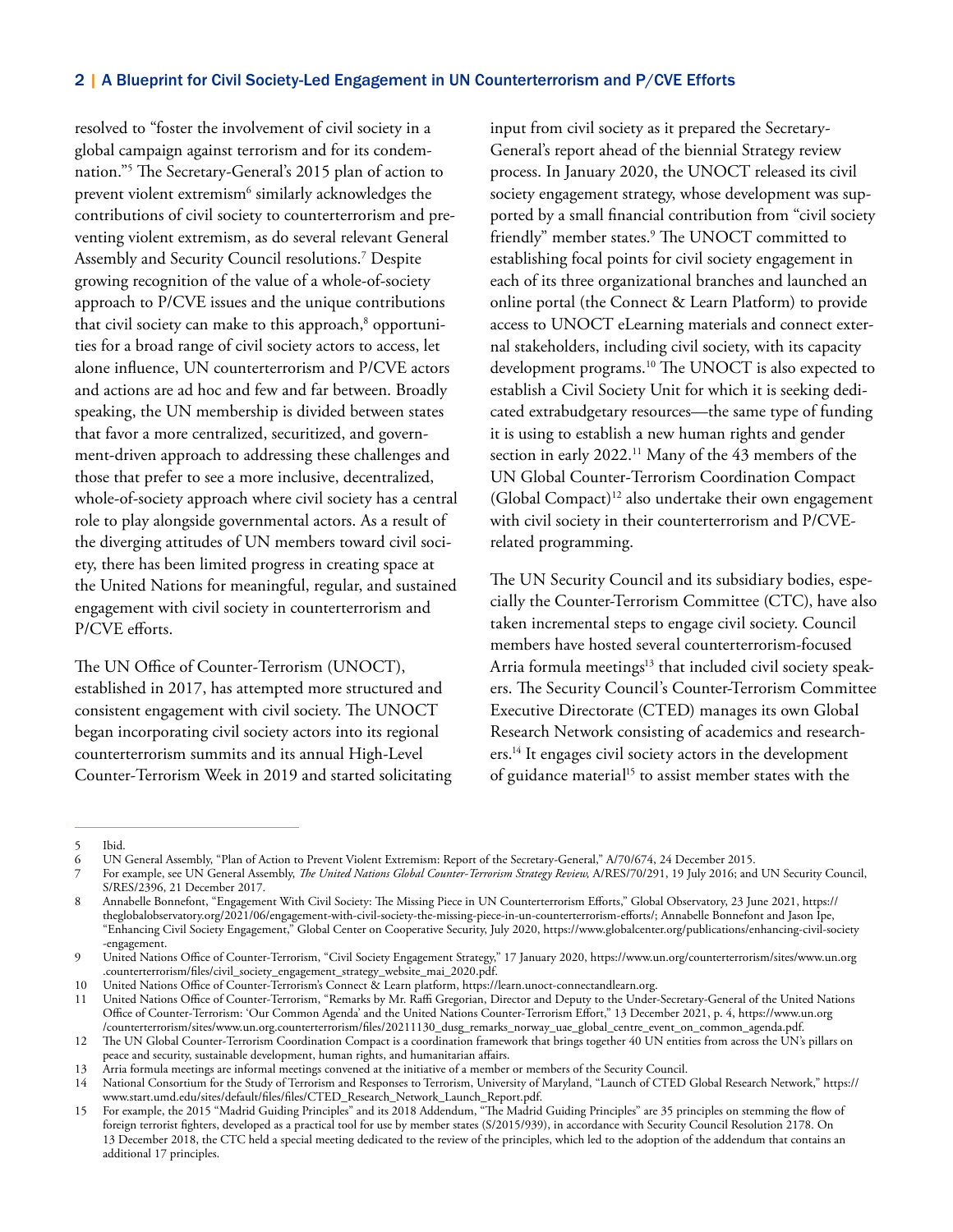implementation of council counterterrorism measures, and consults with civil society as part of its missions to assess member state implementation of these measures, with the consent of the assessed state. CTED has also partnered with civil society organizations on the implementation of initiatives like the use and collection of "battlefield evidence";16 improving counterterrorism cooperation among law enforcement officials in South Asia;<sup>17</sup> and protecting the nonprofit sector from terrorist abuse. In the most recent renewal of CTED's mandate, adopted at the end of 2021, the Security Council further builds on these developments by expanding slightly the scope for engagement with civil society, including before, during, and after member state visits.<sup>18</sup>

Although these are all positive developments, engagement with civil society by UN counterterrorism bodies remains largely opaque, ad hoc in nature, and driven by UN and member state interests and priorities. The engagement also favors international civil society organizations, particularly those with a New York office, with insufficient attention to the needs and wants of grassroots actors in this area.<sup>19</sup> Where engagement is occurring, it often is focused on the negotiation of resolutions and less on engagement in UN policies and programs at the country level. Perhaps because of the ambivalence among the UN membership toward

civil society, many of the recommendations for strengthening engagement on counterterrorism and P/CVE issues that civil society actors have offered over the past 15 years—often with the support of some member states have gone largely unheeded.<sup>20</sup> This has happened despite the fact that the United Nations has developed stronger partnerships with civil society on a range of other UN priorities, including peace-building; climate change; humanitarian action; anticorruption; women, peace, and security; and the Sustainable Development Goals.<sup>21</sup> Moreover, even as civil society access to some UN meetings has increased during the COVID-19 pandemic due to a shift to virtual formats, access for civil society to the physical UN premises during the pandemic has been restricted well beyond other groups, such as the media.<sup>22</sup>

The United Nations needs to further strengthen its engagement with civil society and recognize it as a partner in efforts to counter terrorism and prevent and counter violent extremism. There are a number of existing frameworks to support such engagement, including the UN's system-wide community engagement guidelines on peace-building and sustaining peace, $23$  the Secretary-General's recent report "Our Common Agenda"24 and his call to action for human rights<sup>25</sup> and the guidance note on the protection and promotion of civic space<sup>26</sup>

<sup>16</sup> International Centre for Counter-Terrorism, CTED Launches Guidelines on Battlefield Evidence, [https://icct.nl/update/cted-launches-guidelines-on-battlefield](https://icct.nl/update/cted-launches-guidelines-on-battlefield-evidence) [-evidence](https://icct.nl/update/cted-launches-guidelines-on-battlefield-evidence).

<sup>17</sup> CTED and Global Center on Cooperative Security, "Promoting Regional Security in South Asia: Tackling Terrorism and Violent Extremism Together," [https://](https://www.un.org/securitycouncil/ctc/sites/www.un.org.securitycouncil.ctc/files/files/documents/2021/Jan/judicial-workshop-brochure_2.pdf) [www.un.org/securitycouncil/ctc/sites/www.un.org.securitycouncil](https://www.un.org/securitycouncil/ctc/sites/www.un.org.securitycouncil.ctc/files/files/documents/2021/Jan/judicial-workshop-brochure_2.pdf)

[<sup>.</sup>ctc/files/files/documents/2021/Jan/judicial-workshop-brochure\\_2.pdf](https://www.un.org/securitycouncil/ctc/sites/www.un.org.securitycouncil.ctc/files/files/documents/2021/Jan/judicial-workshop-brochure_2.pdf) 18 UN Security Council Resolution 2617, 30 December 2021.

Lefas, Nozawa and Kessels, "Blue Sky V."

<sup>20</sup> Bonnefont and Ipe, "Enhancing Civil Society Engagement"; European Center for Not-for-Profit Law and Human Security Collective, "How Can Civil Society Effectively Engage in Counter-Terrorism Processes?" January 2018, [https://ecnl.org/sites/default/files/files/CS\\_engagement\\_in\\_CT\\_process.pdf;](https://ecnl.org/sites/default/files/files/CS_engagement_in_CT_process.pdf) Organisation for Security and Co-operation in Europe, "The Role of Civil Society in Preventing and Countering Violent Extremism and Radicalization that Lead to Terrorism: A Guidebook for South-Eastern Europe," August 2018, [https://www.osce.org/files/f/documents/2/2/400241\\_1.pdf;](https://www.osce.org/files/f/documents/2/2/400241_1.pdf) Prevention Project, "10 Reasons Why Civil Society Is an Ally and Not an Adversary in the Struggle Against Violent Extremism," October 2017; Avaaz, CIVICUS, Friedrich Ebert Stiftung, UNA-UK, "Strengthening Civil Society Engagement with the United Nations: Perspectives from Across Civil Society Highlighting Areas for Action by the UN Secretary-General," February 2017, http://civicus.org/images/CivilSocietyEngagementWithUN.pdf#:~:text=Civil%20society%20was%20engaged%20in%20discussions %20on%20the,of%20%E2%80%9CWe%20the%20peoples%20of%20the%20United%20Nations%E2%80%9D; UN Human Rights Council, "Civil Society Space: Engagement with International and Regional Organizations," A/HRC/44/25, 20 April 2020, [https://undocs.org/A/HRC/44/25.](https://undocs.org/A/HRC/44/25)

<sup>21</sup> United Nations, "Civil Society & Other Stakeholders: Leaving No One Behind when Implementing the Agenda 2030," November 2015, [https://](https://sustainabledevelopment.un.org/content/documents/9486ANilo%20Civil%20Society%20&%20Other%20Stakeholders.pdf) [sustainabledevelopment.un.org/content/documents/9486ANilo%20Civil%20Society%20&%20Other%20Stakeholders.pdf;](https://sustainabledevelopment.un.org/content/documents/9486ANilo%20Civil%20Society%20&%20Other%20Stakeholders.pdf) Geneva Centre for Security Sector Governance, "Civil Society: Roles and Responsibilities in Good Security Sector Governance," 1 May 2019, [https://www.dcaf.ch/sites/default/files/publications](https://www.dcaf.ch/sites/default/files/publications/documents/DCAF_BG_17_Civil%20Society_0.pdf) [/documents/DCAF\\_BG\\_17\\_Civil%20Society\\_0.pdf](https://www.dcaf.ch/sites/default/files/publications/documents/DCAF_BG_17_Civil%20Society_0.pdf).

<sup>22</sup> Thalif Deen, "UN's 'Indispensable Partners' Barred from Entering Secretariat Building," Inter Press Service News Agency, 8 November 2021, [http://www](http://www.ipsnews.net/2021/11/uns-indispensable-partners-barred-entering-secretariat-building/) [.ipsnews.net/2021/11/uns-indispensable-partners-barred-entering-secretariat-building](http://www.ipsnews.net/2021/11/uns-indispensable-partners-barred-entering-secretariat-building/); UNA-UK, "Member States Call for Civil Society Access to the United Nations," 9 October 2021, <https://una.org.uk/news/member-states-call-civil-society-access-united-nations>.

<sup>23</sup> United Nations, "UN Community Engagement Guidelines on Peacebuilding and Sustaining Peace," [https://www.un.org/peacebuilding/content/un-community](https://www.un.org/peacebuilding/content/un-community-engagement-guidelines-peacebuilding-and-sustaining-peace-0) [-engagement-guidelines-peacebuilding-and-sustaining-peace-0](https://www.un.org/peacebuilding/content/un-community-engagement-guidelines-peacebuilding-and-sustaining-peace-0), accessed 4 February 2022.

<sup>24</sup> António Guterres, "Our Common Agenda–Report of the Secretary-General," United Nations, September 2021, [https://www.un.org/en/content/common](https://www.un.org/en/content/common-agenda-report/assets/pdf/Common_Agenda_Report_English.pdf) [-agenda-report/assets/pdf/Common\\_Agenda\\_Report\\_English.pdf.](https://www.un.org/en/content/common-agenda-report/assets/pdf/Common_Agenda_Report_English.pdf)

<sup>25</sup> António Guterres, "The Highest Aspiration: A Call to Action for Human Rights," United Nations, 24 February 2020, [https://www.un.org/sg/sites/www.un.org](https://www.un.org/sg/sites/www.un.org.sg/files/atoms/files/The_Highest_Asperation_A_Call_To_Action_For_Human_Right_English.pdf) [.sg/files/atoms/files/The\\_Highest\\_Asperation\\_A\\_Call\\_To\\_Action\\_For\\_Human\\_Right\\_English.pdf](https://www.un.org/sg/sites/www.un.org.sg/files/atoms/files/The_Highest_Asperation_A_Call_To_Action_For_Human_Right_English.pdf).

<sup>26</sup> United Nations, "Guidance Note on the Protection and Promotion of Civic Space," September 2020, [https://www.ohchr.org/Documents/Issues/CivicSpace](https://www.ohchr.org/Documents/Issues/CivicSpace/UN_Guidance_Note.pdf) [/UN\\_Guidance\\_Note.pdf.](https://www.ohchr.org/Documents/Issues/CivicSpace/UN_Guidance_Note.pdf)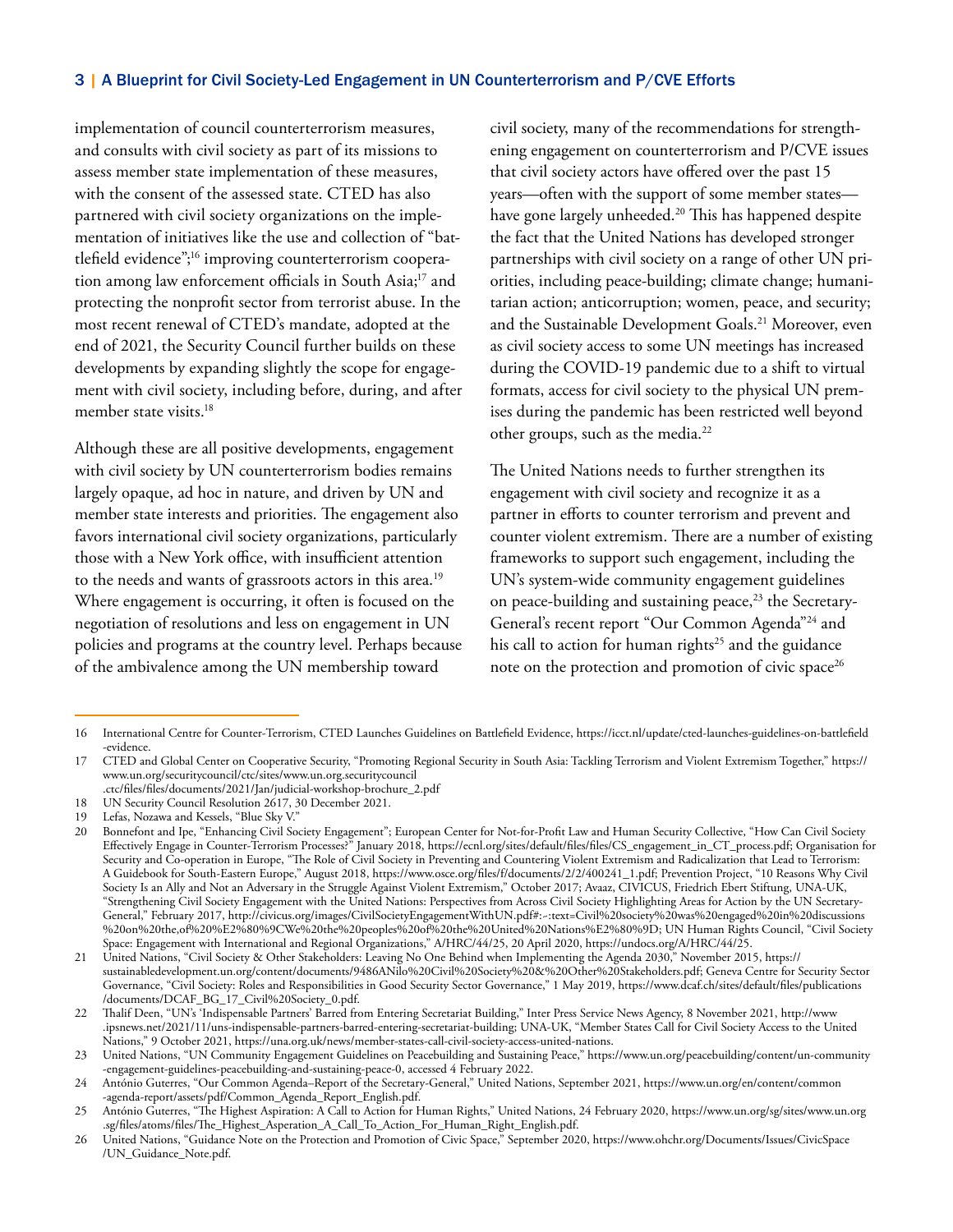developed pursuant to that. In "Our Common Agenda," the Secretary-General calls for a more "networked and inclusive multilateral system, anchored within the United Nations." Effective multilateralism depends on an effective United Nations that can adapt to global challenges while living up to the purposes and principles of its Charter. In particular, his proposals to boost partnerships (commitment 12), including by establishing civil society focal points in all UN entities, offer the opportunity to strengthen civil society engagement.

The following recommendations and case studies are based on research and consultations the Global Center undertook with individuals representing diverse civil society organizations, governments, UN entities, and other multilateral organizations. They offer a blueprint for civil society to advocate for and assert itself within the UN counterterrorism and P/CVE architecture, policies, and programs and lay out concrete steps that the United Nations and member states can take to support such engagement.

## Recommendations for Civil Society

**1. Establish self-organized and inclusive civil society platforms for engagement with the United Nations, member states, and potentially other multilateral forums across a wide range of counterterrorism and P/CVE policies and programs.** Civil society should not wait for the United Nations and its member states to dictate the terms of its engagement. It should further self-organize to assert itself more effectively at the United Nations—as well as in other multilateral forums on counterterrorism matters—including countering the financing of terrorism (CFT), P/CVE, and related issues. Broader, more sustained engagement between a diversity of civil society actors—including a range of local civil society organizations and various stakeholders working at a grassroots level and across a variety of themes—and the United Nations is necessary to protect civil society from abuse and to better inform the future of inclusive multilateral counterterrorism efforts. There are examples where civil society proactively self-organized and was able to foster or improve partnerships

with governments and multilateral bodies, including the Global Nonprofit Organizations Coalition on the Financial Action Task Force (Global NPO Coalition on the FATF), $^{27}$  the Non-Governmental Organization Working Group on Women, Peace and Security (NGOWG), 28 and the Organisation for Economic Co-operation and Development (OECD) Development Assistance Committee (DAC) Civil Society Reference Group.<sup>29</sup> These mechanisms provide forums to raise awareness of differing perspectives, share experience and expertise, and build trust between multilateral organizations and civil society. Engagement with the United Nations on counterterrorism and P/ CVE issues will require specific considerations given the perceptions within some civil society organizations that certain member states have misused the UN counterterrorism and P/CVE framework. Furthermore, the UN counterterrorism architecture has been reluctant to call out governments that adopt and implement counterterrorism laws and policies to target civil society and otherwise violate human rights. Nonetheless, lessons can be learned from these other models to ensure that civil society–led efforts meaningfully influence the policies and priorities of multilateral bodies and sustain collaborative partnerships.

- **2. Ensure civil society's independence in its engagement with the United Nations.** The ability to act autonomously is crucial to the success of self-organized engagement mechanisms. Independence is necessary to ensure that participating civil society actors are free to express themselves openly and to prevent their engagement from being affected by UN or UN-like politicking and bureaucratic processes. Mechanisms should be self-governed to ensure that civil society is able to hold the United Nations and member states accountable for their words and actions, including human rights obligations and the potential negative impacts of counterterrorism measures.30
- **3. Ensure that a broad diversity of civil society is represented among platform membership.** Any mechanisms should not act as a gatekeeper for civil society participation but, rather, support engagement by a

<sup>27</sup> The Global Nonprofit Organizations Coalition on FATF, [https://fatfplatform.org.](https://fatfplatform.org)

<sup>28</sup> The Non-Governmental Organizations Working Group on Women, Peace, and Security, <https://www.womenpeacesecurity.org.>

<sup>29</sup> See the annex for more details on these platforms.

The examples in the annex offer several models of self-governance to ensure civil society independence.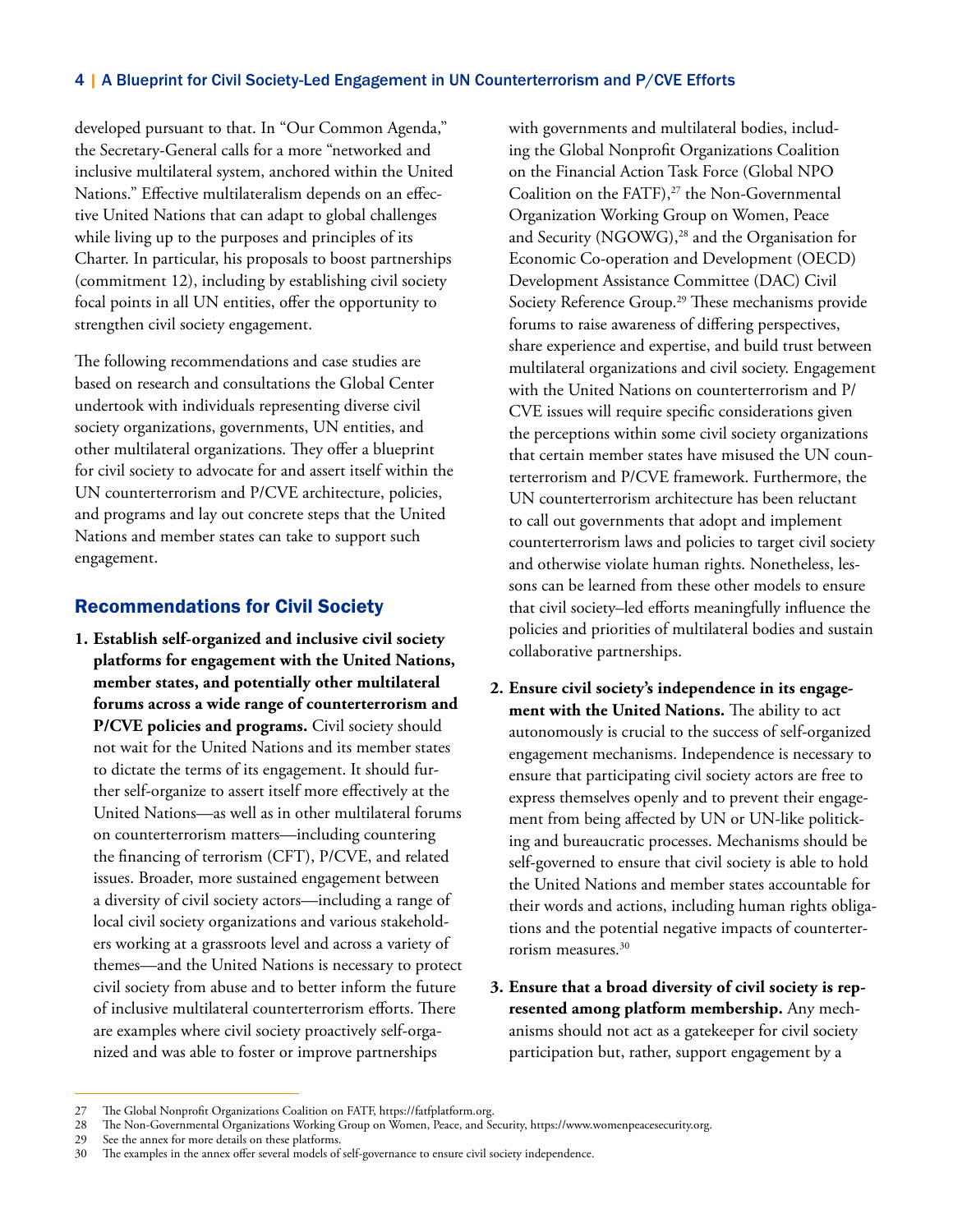diversity of civil society groups, including those who might not otherwise have the capacity or feel comfortable engaging UN actors, particularly on the potentially sensitive issues of terrorism and counterterrorism, on their own. Membership should be open to any civil society actors interested in UN counterterrorism and P/ CVE efforts and in engaging in a constructive dialogue with the organization. Membership should include a diverse range of organizations and individuals including human rights groups, varied subject matter experts, and those with practical experience implementing P/ CVE and counterterrorism programming. The mechanisms should consider strategies to reach smaller, local, and regional civil society organizations that have not been represented at the global level, thus reinforcing a bottom-up approach to counterterrorism and P/CVE efforts. For some organizations, engagement with the United Nations on counterterrorism matters, even as part of a broader network or platform, may present reputational or security risks. These risks should be accounted for and mitigated. Any mechanisms should support diverse representation by identifying different entry points for their members to engage with the UN system and direct their efforts to course-correcting when only a few, select organizations are invited to events, asked for input, or selected as project partners. International civil society organizations should also use their access, accreditations, and resources to enable greater access for local and national civil society organizations to engage with UN agencies and present their concerns directly.31

**4. Coordinate engagement with the UNOCT, the Global Compact, and Global Compact working groups and members.** The responsibilities of engagement platforms could include organizing and coordinating interactions with the UNOCT, the Global

Compact, and Global Compact working groups and members. Unlike the UNOCT's ad hoc roundtables with civil society that offer participants the opportunity to raise country- and program-specific challenges and opportunities or project-specific partnerships, an independent platform could also engage the UNOCT on policy and strategic levels to help shape UN counterterrorism and P/CVE efforts. Analogous examples can be found in the Global NPO Coalition on the FATF's engagement with the Financial Action Task Force (FATF) Secretariat and the ways it formally and informally provides input into FATF processes, as well as UN Women's engagement with women in negotiating peace and the close working relationship between civil society and UN human rights mechanisms.<sup>32</sup>

**5. Ensure proactive and multidirectional communication among the United Nations, member states, and civil society.** Engagement platforms should encourage and facilitate reciprocal communication between the United Nations and platform members. Currently, communication between the United Nations and civil society representatives is largely in one direction and inconsistent. It typically involves civil society actors sharing expertise and input with UN entities but receiving little feedback on how or whether that information is used. By establishing a centralized contact point, independent platforms could encourage and facilitate more proactive, consistent, and impactful communication between various UN entities and civil society actors on counterterrorism and P/CVE issues. They can also support their members and reduce duplication by sharing information about UN activities and engagements and giving members opportunities to exchange and coordinate in advance of engagement opportunities (e.g., assessment missions by CTED, UNOCT briefings or meetings, and other occasions).

<sup>31</sup> Andreas Bummel, Caroline Vernaillen, and Mandeep Tiwana, "Towards a More Democratic & Inclusive UN this International Day of Multilateralism," Inter Press Service News Agency, Opinion, 22 April 2021, [https://www.ipsnews.net/2021/04/towards-democratic-inclusive-un-international-day-multilateralism.](https://www.ipsnews.net/2021/04/towards-democratic-inclusive-un-international-day-multilateralism) 32 Civil Society Advisory Groups are set up at headquarters, regional hubs, and country offices. The nomination, election, and selection of individuals to the advisory groups is determined in consultation with civil society networks and organizations in accordance with practices well-suited to local and national contexts to achieve a diverse membership, including individuals from academia as well as representatives from grass-roots communities. UN Women's work provides insights into the definition of "meaningful" civil society participation and how it can be accomplished. Since the adoption of 1325 (2000) the term "meaningful" has increasingly been used by the international policy community when referencing the aspirational direction of more inclusive decision-making processes. "The concept of 'meaningful' participation has evolved to become a conceptual reference point to describe a multifaceted set of elements to realize the tangible and urgent demands that women not only be present, but that their concerns are heard and taken on board, they have the opportunity to articulate their contributions and expertise, to ensure that gender perspective and analyses inform and shape peace processes, and that outcomes benefit the whole of society." UN Women, "Women's Meaningful Participation in Negotiating Peace and the Implementation of Peace Agreements: Report of the Expert Group Meeting," Convened by UN Women in preparation for the UN Secretary-General's report on Women, Peace, and Security, 2018, p. 11, [https://www.unwomen.org/sites](https://www.unwomen.org/sites/default/files/Headquarters/Attachments/Sections/Library/Publications/2018/EGM-Womens-meaningful-participation-in-negotiating-peace-en.pdf) [/default/files/Headquarters/Attachments/Sections/Library/Publications/2018/EGM-Womens-meaningful-participation-in-negotiating-peace-en.pdf](https://www.unwomen.org/sites/default/files/Headquarters/Attachments/Sections/Library/Publications/2018/EGM-Womens-meaningful-participation-in-negotiating-peace-en.pdf).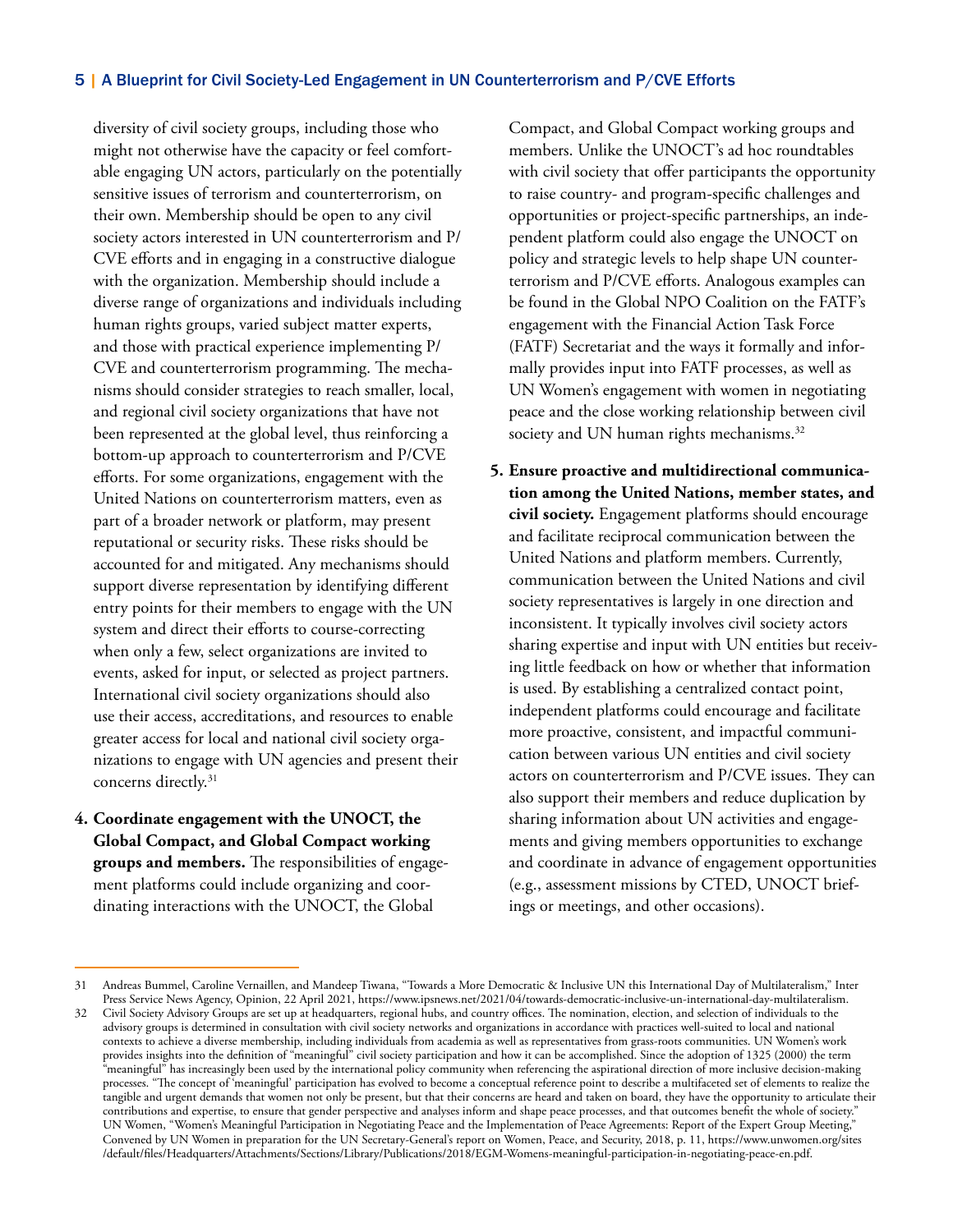## Recommendations for the United Nations

**1. Defend and advocate for civil society and condemn abuse.** First and foremost, the United Nations must be a fulsome advocate and full-throated defender of civil society, especially in the counterterrorism space. As outlined in the UN Guidance Note, recalling the UN Charter, "[D]evelopment, peace and security, and respect for human rights are interdependent, and achieving them requires meaningful, inclusive and safe public and civil society participation."33 In upholding its Charter, the United Nations must recognize that counterterrorism, including CFT measures and P/CVE efforts, sometimes target civil society or can be harmful, particularly to human rights defenders. They can undermine attempts to build lasting peace and security, including by securitizing civil society's work and imposing restrictions on the freedoms of expression and opinion, association, assembly, and religion.<sup>34</sup> Without adequate safeguards, UN counterterrorism and P/CVE policy, coordination, technical assistance, and advocacy risk causing more harm than good by reinforcing these harmful trends. In fact, civil society actors' very engagement with the United Nations may put them at risk from their own governments. Except for human rights–specific UN mandate holders such as the Office of the UN High Commissioner for Human Rights and the Special Rapporteur on the promotion and protection of human rights and fundamental freedoms while countering terrorism, the United Nations has consistently failed to publicly speak out against the misapplication of counterterrorism measures by its members. The United Nations should consider the health of civil society and its relationship to the state when interacting with member states and evaluating their counterterrorism efforts. The UNOCT, the Secretary-General, and the UN Secretariat more broadly should raise these issues in their interactions with states. CTED should also include these matters in its country visits, its comprehensive assessment missions, and related follow-up activities, as well as in its trend analyses. The UN counterterrorism entities, not just its human rights bodies, must do more to defend civil society and condemn

abuse. They should actively and publicly advocate for revising existing counterterrorism laws that adversely affect civil society and should include protection mechanisms in counterterrorism policy and programming.<sup>35</sup> By remaining silent, the organization risks legitimizing state misconduct toward civil society and abusing the United Nations' own counterterrorism framework, failing its mission to pursue the common good and address common interests.

- **2. Provide concrete opportunities for civil society to provide input into the negotiations of UN resolutions and other policy formulation processes.** The United Nations is an intergovernmental organization made up of sovereign states. Although the process of negotiating resolutions, including the General Assembly's seventh review of the Strategy or the Security Council's renewal of CTED's mandate, is inherently intergovernmental, there is scope to open those to increased input from civil society. UN Security Council Resolution 1325, the landmark UN resolution on women, peace, and security, which largely grew out of civil society advocacy, is an example of how civil society can contribute to and strengthen UN resolutions and influence other policy formulation processes. Early in these processes, opportunities should be identified to ensure the inclusion of civil society voices. As the example of Resolution 1325 suggests, the results will be stronger, more contextualized, and have a greater chance of implementation when civil society is part of the development process.
- **3. Highlight the positive contributions that civil society actors make to counterterrorism and P/CVE efforts.** In addition to ensuring that counterterrorism measures do not harm civil society, the United Nations has a unique role to play in advocating for and facilitating the meaningful participation of diverse civil society actors in the design, development, implementation, monitoring, and evaluation of member states' counterterrorism-related policies and programs. UN member states have highlighted these contributions in various resolutions, including successive renewals of the

United Nations, "Guidance Note on the Protection and Promotion of Civic Space."

<sup>34</sup> Victoria Ibezim-Ohaeri and Lotanna Nwodo, "Harms from Abroad: Impact of the Global Security Measures on Civic Space in Nigeria," Action Group on Free Civic Space, <https://closingspaces.org/harms-from-abroad-impact-of-global-security-measures-on-civic-space-in-nigeria>.

<sup>35</sup> Melinda Holmes, Sanam Anderlini, and Stacey Schamber, "Protecting Women Peacebuilders: The Front Lines of Sustainable Peace," International Civil Society Action Network, 2020, [https://icanpeacework.org/wp-content/uploads/2021/07/ICAN\\_ProtectingWomenPeacebuilders.pdf](https://icanpeacework.org/wp-content/uploads/2021/07/ICAN_ProtectingWomenPeacebuilders.pdf).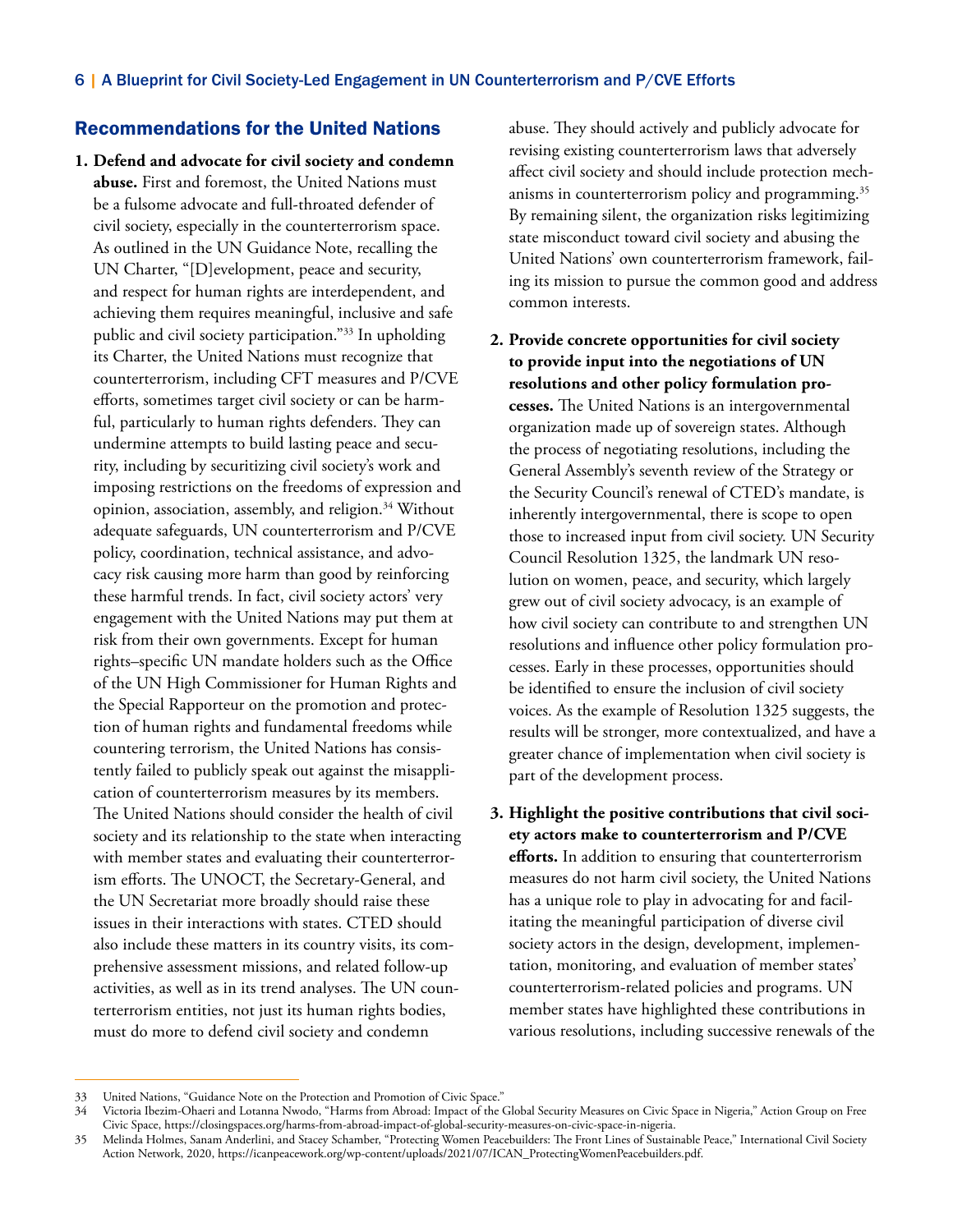Strategy and multiple Security Council resolutions. UN entities should continue their vocal support for civil society and highlight its many positive contributions, while leading by example by more consistently engaging civil society in their own counterterrorism and P/ CVE policy formulation and programming.

- **4. Engage civil society via the Global Compact, its working groups, and members.** The Global Compact brings together more than 40 UN entities from across the UN pillars on peace and security, human rights, and development to improve coordination and coherence in UN counterterrorism and P/CVE efforts. The UNOCT should explore ways to better engage civil society in the Global Compact and its working groups beyond project- and event-specific partnerships. This could include a level of participation by civil society in the Global Compact itself (e.g., by representatives of self-organized civil society engagement platforms) by establishing a civil society working group and inviting them to provide input and advice in the other working groups. At a minimum, the UNOCT should open its quarterly member state briefings to civil society actors to update them on the work of the Global Compact and its members. Similar efforts have been successful in the UN Working Group on Women, Peace, and Security. The UN Secretary-General has urged all UN entities in "Our Common Agenda" to set up civil society focal points. To ensure a clear division of labor, the relationship among the focal points and their relationship to the Global Compact and other focal points across the UN counterterrorism architecture must be clearly defined.36
- **5. Support funding for civil society engagement on counterterrorism and P/CVE.** The United Nations should support a wide range of civil society actors in engaging in counterterrorism efforts nationally and at the multilateral level in the same way that UN bodies help states to improve their counterterrorism capacities. UNOCT resource mobilization and CTED technical assistance facilitation efforts can highlight civil society–led initiatives and partnerships, not just United Nations–led initiatives, in their dialogues with donors.

Civil society should also be included as a beneficiary of UN technical assistance along with state actors, where appropriate.<sup>37</sup>

- **6. Facilitate national and regional engagement.** The offices of UN Resident Coordinators are responsible for national and regional-level engagement with a broad range of civil society organizations, particularly community-based organizations, though some of these have shied away from counterterrorism and P/CVE issues. Nevertheless, the Resident Coordinators are best positioned to connect local civil society to UN counterterrorism entities at headquarters and communicate their insights, concerns, and opportunities for collaboration. Resident Coordinators can also play a leading role in building a wider, more diverse network of civil society organizations to engage with.
- **7. Improve the transparency and accessibility of the CTC and CTED's work and engagement with civil society.** The work of the CTC is quite opaque, which makes it difficult for civil society to engage, particularly grassroots actors that are well placed to help the CTC and CTED better understand the nuances of terrorism threats in different contexts and the impact of national counterterrorism measures on local communities. The most recent mandate renewal requests the CTC to publicize CTED's schedule of country visits and more consistently engage civil society in country assessments. Member states should make their assessments more widely available to allow civil society actors to benefit from these insights. During country visits, states should grant CTED the discretion to consult broadly with civil society. Currently, CTED requires the consent of the state to be visited, which often means that no civil society actors participate or that participation is limited to groups deemed appropriate by the government. CTED also should further engage with independent experts and national human rights institutions and provide additional opportunities for civil society perspectives to inform assessments. The diverse views and experiences of civil society should also be reflected in CTC briefings during discussions of regional and thematic priorities.

<sup>36</sup> Mandeep Tiwana, "From 'We the Peoples' to 'Our Common Agenda,' the United Nations Is a Work in Progress," Inter Press Service News Agency, Opinion, 22 September 2021, <https://www.ipsnews.net/2021/09/peoples-common-agenda-united-nations-work-progress>.

<sup>37</sup> The UN should, however, ensure that it does not duplicate existing funding mechanisms, e.g., the Global Community Engagement Resilience Fund but, rather, opt to support their efforts.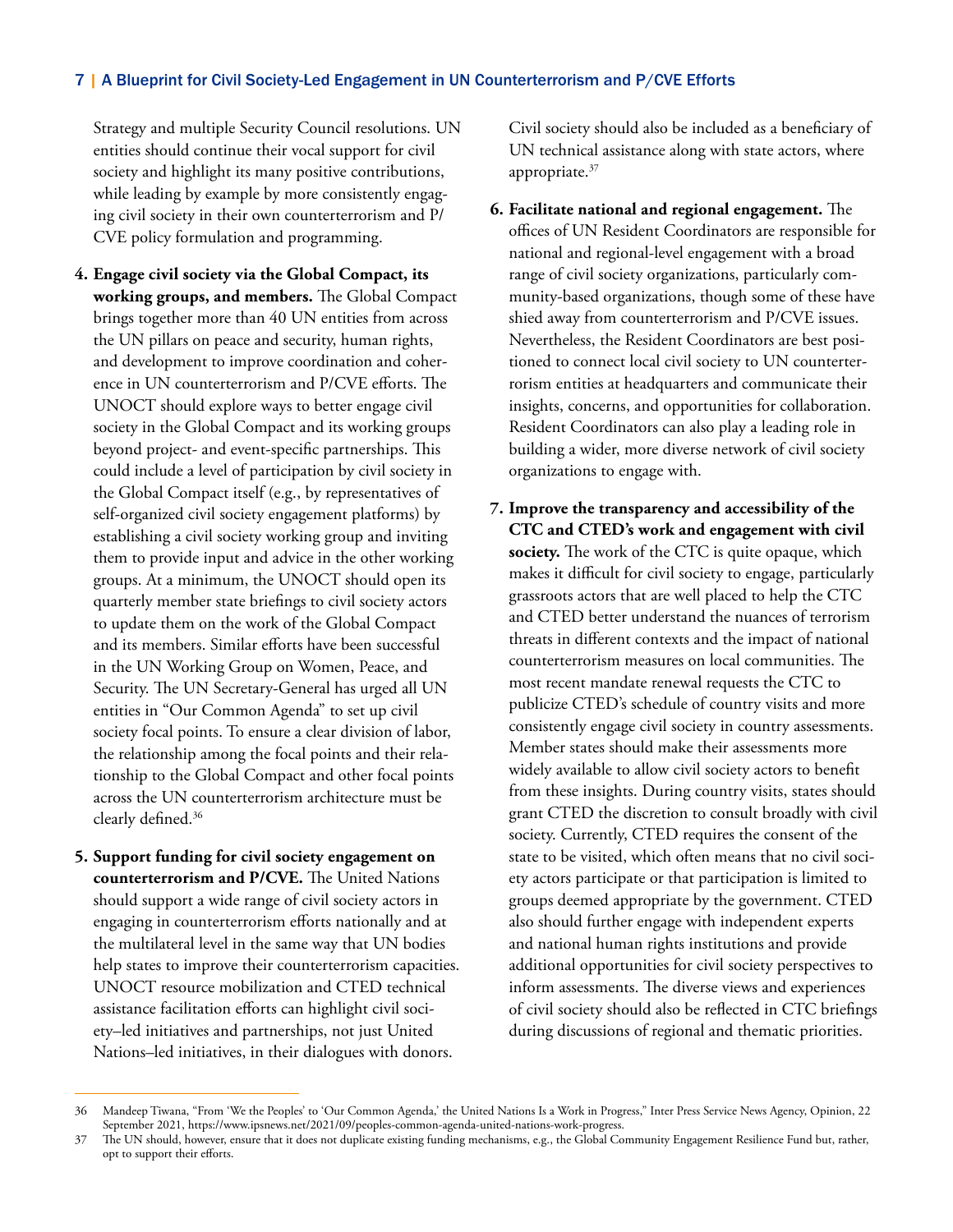**8. Reduce practical barriers to civil society participation in UN counterterrorism meetings.** The United Nations should make it easier for civil society actors to participate in UN counterterrorism meetings and official high-level events. It should also emphasize regional and gender diversity as well as the inclusion of youth representatives. Civil society actors often cite obstacles such as logistical and administrative challenges, language barriers, visa restrictions, and lengthy process requirements, with unreliable internet and disparate time zones further complicating virtual gatherings. Onerous registration and accreditation processes can also represent significant barriers to entry for civil society actors. Consultative status with the UN Economic and Social Council, an accreditation some larger civil society organizations maintain, often involves a lengthy, arduous, and highly politicized application process that is too high a bar for many smaller grassroots organizations.38 The UNOCT and other UN entities should also consider the security concerns and risks for organizations which engage with the United Nations, as well as the barriers created by the use of overly bureaucratic terminology and technical or jargonistic language. Key information should be made widely available in all official UN languages and should ideally be further translated and disseminated.

## Recommendations for UN Member States

**1. Provide the necessary political and financial support for civil society to engage the United Nations on counterterrorism and P/CVE issues.** Member states should support financially and politically independent, self-organized, and diverse civil society engagement mechanisms modeled on the above recommendations that can engage systematically and strategically with the UN counterterrorism architecture. It is critical that such mechanisms include and represent the diversity of civil society actors, themes, locales, and stakeholders. States should also make sure that the UNOCT uses existing, unearmarked Trust Fund<sup>39</sup> contributions to support the office's civil society engagement rather than continuing to rely on a select few Western governments to fund it.

- **2. Fund civil society engagement as part of voluntary, regular contributions to UN agencies.** To realize a meaningful partnership between civil society and the UN counterterrorism architecture, member states must make voluntary contributions to UN agencies that support civil society engagement. These voluntary contributions should be considered in addition to a portion of regular budget funding to support civil society engagement. The UN Peacebuilding Fund, for example, allocates 15 percent of its contributions to civil society engagement. A similar allocation could be required under the UNOCT Trust Fund.
- **3. Provide leadership on civil society engagement.**  There is tremendous scope for individual member states to engage diverse civil society actors in UN work on counterterrorism issues and more loudly and consistently promote and protect civic space. For example, Spain and Oman, the co-facilitators of the 2021 Strategy review process, were able to increase engagement with civil society during their tenure. Among other efforts, the co-facilitators hosted a high-level event with civil society actors to share reflections on the 2021 report of the Secretary-General on the activities of the UN system in implementing the Strategy and the seventh Strategy review. The event provided an opportunity for member state and UN representatives to hear directly from a wide range of civil society actors during the review process, complimenting both member state negotiations and member state–only briefings organized by the UNOCT.<sup>40</sup> Similarly, recent CTC chairs Peru and Tunisia have increasingly involved civil society speakers and participants in Security Council events, including in Arria formula meetings and other processes. This progress needs to be institutionalized and not just depend on civil society–friendly Strategy co-facilitators and CTC chairs—as a demonstration of the UN commitment to the engagement of civil society in counterterrorism and P/CVE efforts at all levels.

<sup>38</sup> United Nations Economic and Social Council, "Introduction to ECOSOC Consultative Status," [https://www.un.org/ecosoc/en/ngo/consultative-status.](https://www.un.org/ecosoc/en/ngo/consultative-status) 39 The United Nations Trust Fund for Counter-Terrorism was created by the Secretary-General in 2009 under DPA and transferred to UNOCT in June 2017. See United Nations Office of Counter-Terrorism, Funding and Donors, [https://www.un.org/counterterrorism/funding-and-donors,](https://www.un.org/counterterrorism/funding-and-donors) accessed 4 February 2022.

Global Center on Cooperative Security, "Civil Society Reflections on the 2021 Report of the United Nations Secretary-General on the UN Global Counter-Terrorism Strategy," 10 March 2021, [https://www.globalcenter.org/events/civil-society-reflections-on-the-2021-report-of-the-united-nations-secretary-general-on](https://www.globalcenter.org/events/civil-society-reflections-on-the-2021-report-of-the-united-nations-secretary-general-on-the-un-global-counter-terrorism-strategy/) [-the-un-global-counter-terrorism-strategy](https://www.globalcenter.org/events/civil-society-reflections-on-the-2021-report-of-the-united-nations-secretary-general-on-the-un-global-counter-terrorism-strategy/).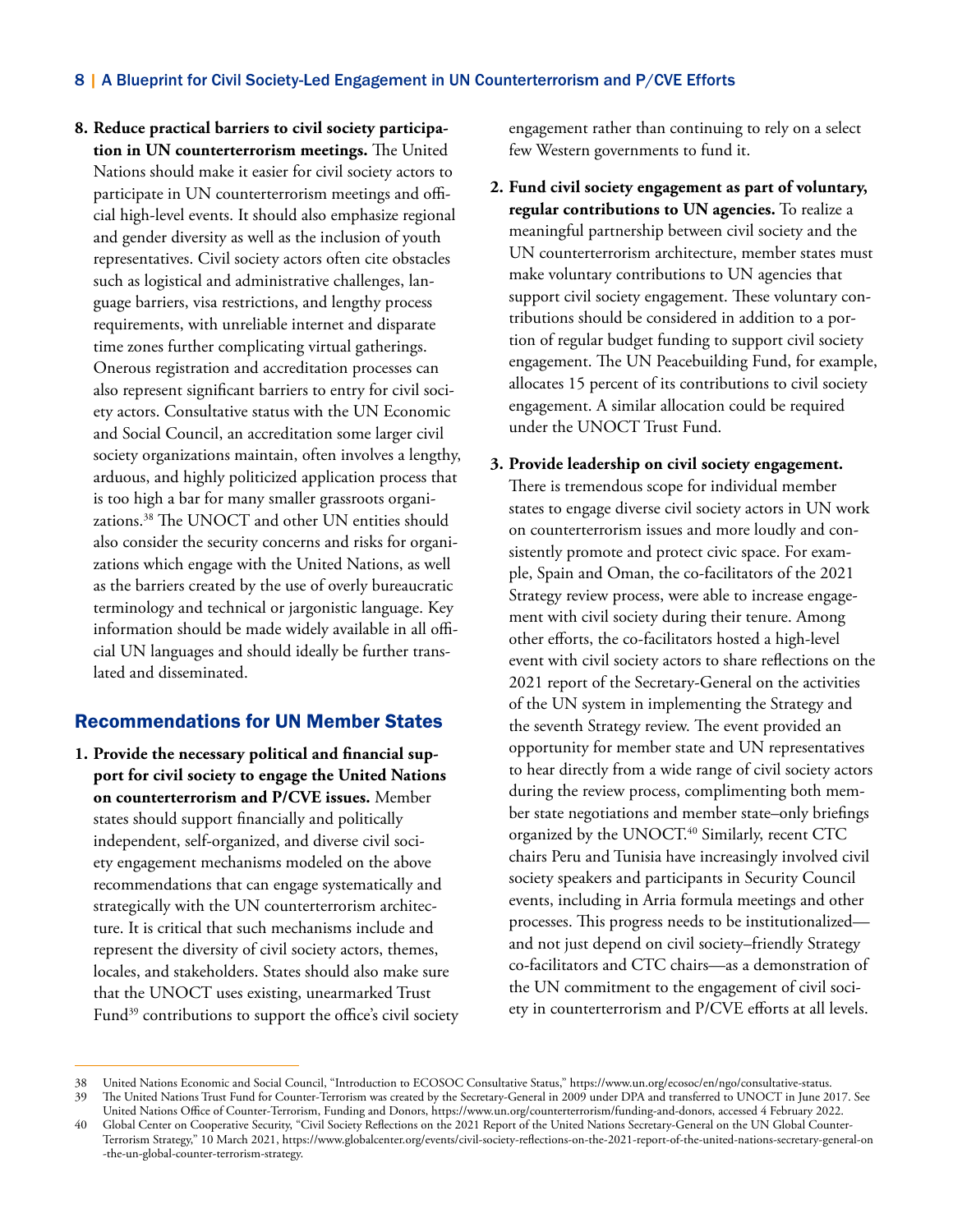Presidents of the Security Council also have the opportunity to lead by example. Most recently, Norway, as Security Council president for January 2022, led several initiatives to enhance civil society engagement and transparency, such as the inclusion of a civil society briefer in all open debates, which preceded all closed meetings during its presidency. Norway also fulfilled its commitment to making details of the closed meetings publicly available where possible. $41$ 

**4. Consider calling for a UN Special Envoy for Civil Society to promote civic space and civil society engagement.** UNmute civil society and others have advanced a proposal to create a Special Envoy for Civil Society to advocate for civic space at the United Nations.<sup>42</sup> UN member states should consider the merits of appointing such an envoy to directly liaise with independent civil society engagement mechanisms and support the representation of civil society in high-level policy discussions. The appointment of this envoy could help promote more consistent participation and representation of civil society in the work of UN agencies and offices while enabling better outreach by the United Nations to civil society globally, in line with "Our Common Agenda" and similar documents. The United Nations must carefully consider whether such a position might potentially dilute other mandates, get siloed, or add more bureaucracy to an already muddled system. The merits of such a proposal should also be considered in dialogue with civil society.

<sup>41</sup> Civil Society Dialogue with Ambassador Mona Juul of Norway, 6 January 2022, <https://wfuna.org/posts/civil-society-dialogue-ambassador-mona-juul-norway>. https://wfuna.org/posts/civil-society-dialogue-ambassador-mona-juul-norway

<sup>42</sup> "Recommendations to Ensure Meaningful Civil Society Participation at the United Nations: From Ambition to Action," [https://action4sd.org/wp-content](https://action4sd.org/wp-content/uploads/2021/02/Recommendations-for-meaningful-civil-society-participation-at-the-UN_Feb2021.pdf) [/uploads/2021/02/Recommendations-for-meaningful-civil-society-participation-at-the-UN\\_Feb2021.pdf](https://action4sd.org/wp-content/uploads/2021/02/Recommendations-for-meaningful-civil-society-participation-at-the-UN_Feb2021.pdf).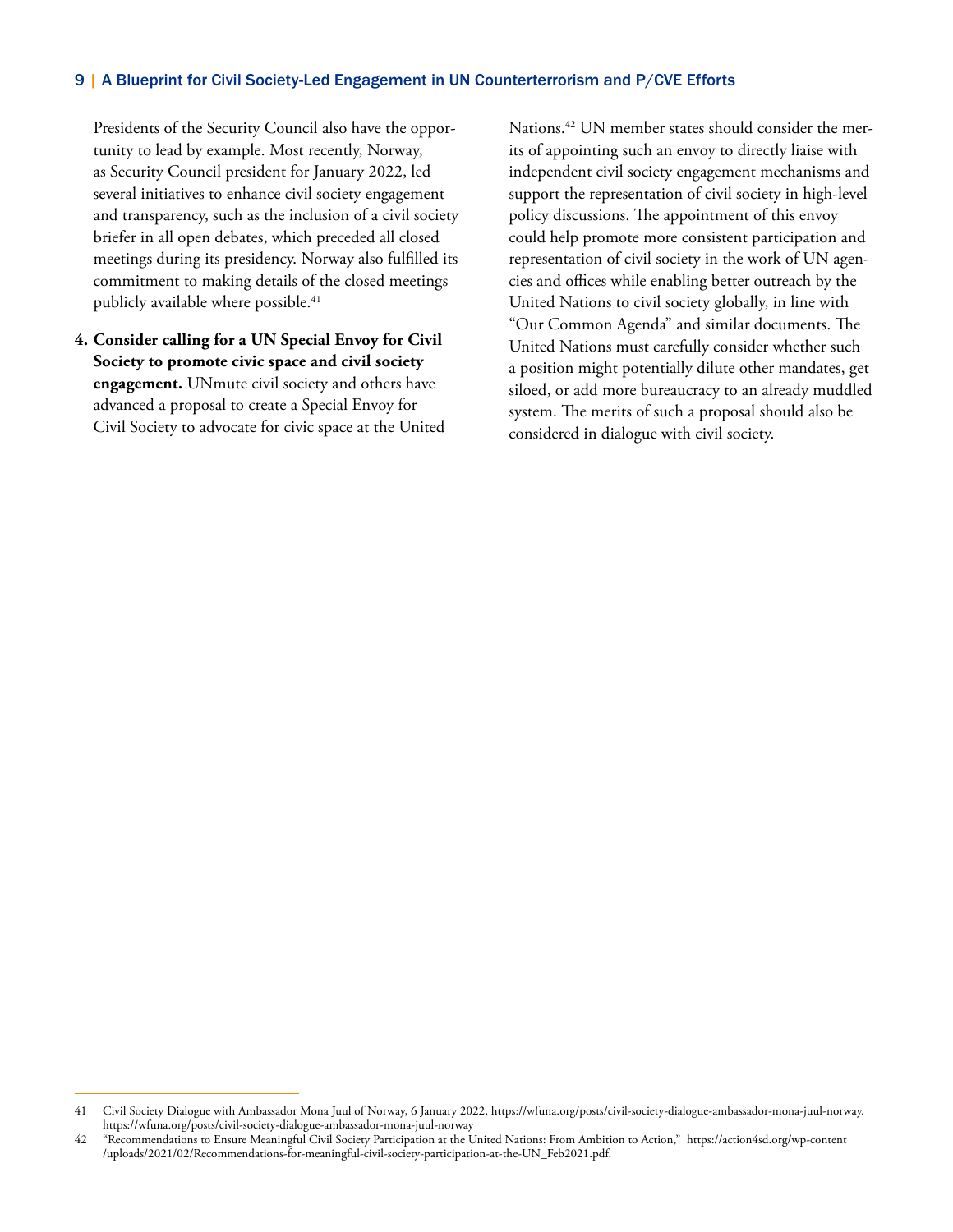# Annex – Examples of Civil Society Engagement Mechanisms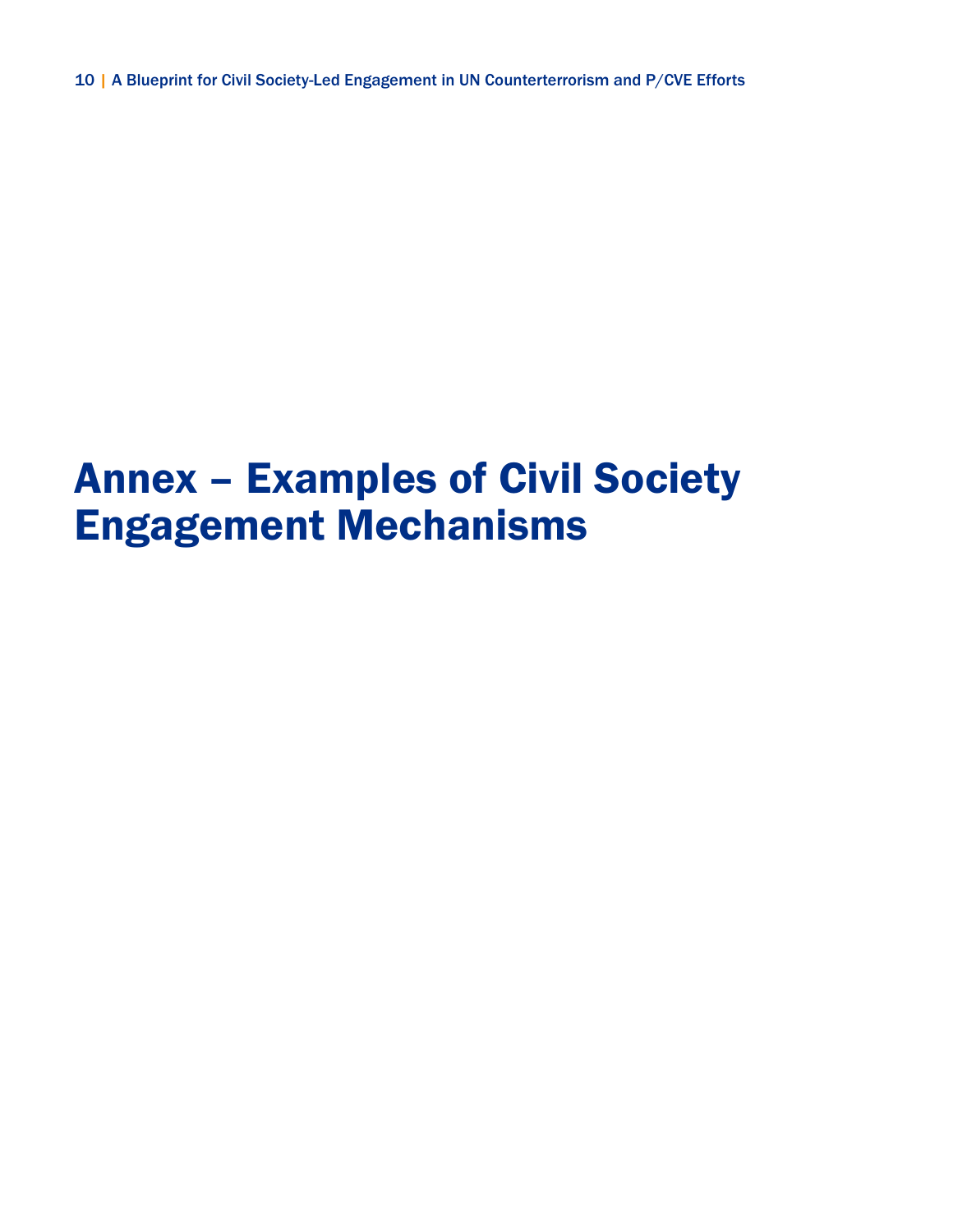## The Organisation for Economic Co-operation and Development's Development Assistance Committee Civil Society Resource Group (DAC-CSO Reference Group)

**Background:** The Organisation for Economic Co-operation and Development (OECD) has increasingly recognized the roles that civil society organizations have to play in development, including in the 2030 Agenda for Sustainable Development and the Global Partnership for Effective Development Co-operation. It also sees the creation of an environment that enables civil society actors to maximize their contributions as vital for success. Access to multi-stakeholder dialogue forms, such as the OECD's Development Assistance Committee (DAC), that address development policies and practices is a key component of this environment.

**Civil society engagement mechanism:** The DAC-CSO Reference Group was established in 2017 as an open platform to facilitate and coordinate civil society engagement with the DAC.<sup>1</sup> It is based on the principle of self-organization and membership is open to any civil society organization interested in DAC-related work. The group does not, however, act as a gatekeeper for such engagement. More than 100 organizations, including national and local civil society organizations from DAC members and non-members alike, are currently members of the group. The Reference Group is guided by a "core group" of 17 civil society organizations that reflects both a regional and constituency balance. The group also features several thematic working groups, and its responsibilities include organizing and coordinating engagement with the DAC.<sup>2</sup>

Engagement and impact: Civil society engagement with the DAC takes multiple forms. Civil society actors are 1) consulted in DAC decision-making processes; 2) invited to attend high-level and senior-level DAC meetings; 3) allowed to interact directly with the DAC to promote policy debate and exchange information and experiences; 4) able to engage in the various OECD Development Cooperation Directorate (DCD) work streams; and 5) invited to participate in OECD peer reviews.

Cooperation between the DAC and civil society became more systematic, strategic, and institutionalized with the July 2018 DAC-CSO Dialogue Framework,<sup>3</sup> which was drafted in cooperation with civil society organizations. The framework has three aims: 1) to facilitate interactions between the DAC and civil society organizations with the latter in the role of development actor; 2) to allow civil society organizations to contribute to policy debates, consultations, and exchanges on DAC policies and initiatives; and 3) to build trust between civil society organizations and the DAC to facilitate understanding and the sharing of experiences on issues of mutual concern. For example, by establishing thematic working groups, the DAC-CSO Reference Group contributed to the official development assistance (ODA) modernization process, with a particular focus on the ODA rules on peace and security $^4$  and the DAC reform process. $^5$ 

Coordination and resources: The DAC-CSO Reference Group is supported and led by a secretariat housed in the Reality of Aid Network. The secretariat supports coordination and consensus building among DAC-CSO Reference Group members. The DCD also includes staff dedicated to civil society engagement and to promoting and protecting civic space and, more broadly, the role of civil society organizations in advancing the 2030 Sustainable Development Agenda.

2 In addition, the OECD launched an Observatory for Civic Space (OSC) in 2019 to 1) monitor the legal, institutional, and policy framework in which civil society organizations operate in OECD member/partner countries; 2) promote/protect civic space; and 3) act as a platform for dialogue between OECD bodies and key civil society actors and networks.

With a view toward serving as a forum for multi-stakeholder dialogue among government, private sector, and civil society actors "committed to advancing democracy, open government, and inclusive growth," the OSC's activities include 1) conducting a tri-annual survey on the state of civic space and CSOengagement in policymaking and programming in OECD countries; 2) undertaking "civic space scans" with recommendations on how to promote/protect civic space in specific countries; and 3) convening international, regional, and national conferences and workshops to take stock of trends in civic space, which provide civil society organizations the opportunity to meet with government representatives to share and discuss their concerns. The Observatory operates under the Public Governance Directorate and includes an advisory group, with some overlap between CSO representation in that

group and the DAC-CSO Reference Group that coordinates civil society engagement in dialogue with the DAC and DCD.

3 OECD, Development Co-Operation Directorate Development Assistance Committee, "Framework for Dialogue between the DAC and Civil Society

Organizations," 3 September 2018, [https://www.oecd.org/officialdocuments/publicdisplaydocumentpdf/?cote=DCD/DAC\(2018\)28/FINAL&docLanguage=En.](https://www.oecd.org/officialdocuments/publicdisplaydocumentpdf/?cote=DCD/DAC(2018)28/FINAL&docLanguage=En)

4 DAC-CSO Reference Group, "ODA, Peace, and Security," <https://www.dac-csoreferencegroup.com/oda-peace-and-security>.

<sup>1</sup> DAC CSO Reference Group Terms of Reference, <https://drive.google.com/file/d/1OgOzuis6U27fotcpsPs16HELBgUXus3s/view>.

<sup>5</sup> DAC-CSO Reference Group, "OECD-DAC Reform," <https://www.dac-csoreferencegroup.com/dac-reform>.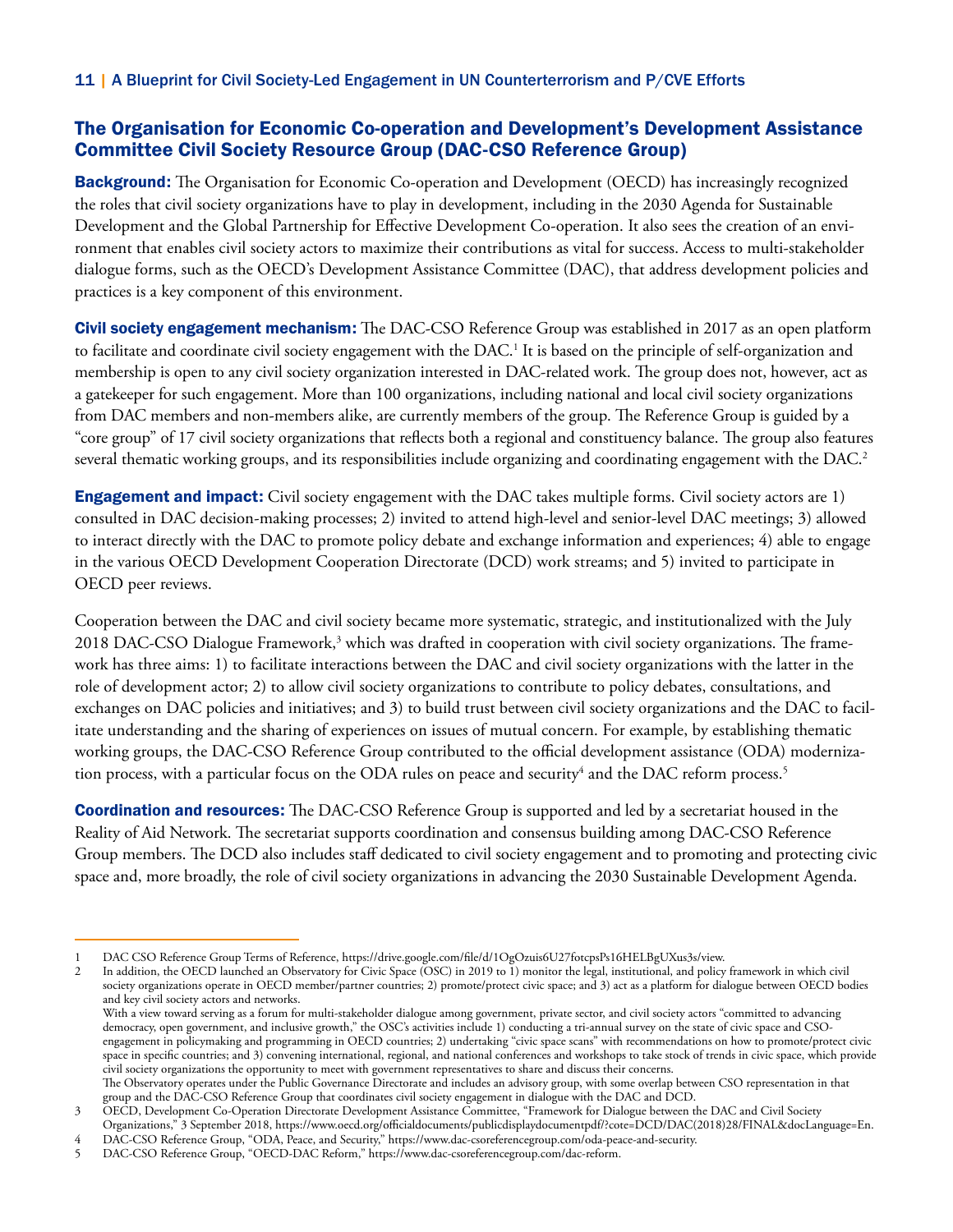## The NGO Working Group on Women, Peace, and Security (NGOWG)

**Background:** The NGO Working Group on Women, Peace, and Security (NGOWG) was created as a civil society mechanism to hold key actors at the international level accountable for the implementation of the women, peace, and security agenda.<sup>6</sup> Since the adoption of UN Security Council Resolution 1325 in October 2000, the NGOWG has focused on the full implementation of the resolution.

Civil society–led mechanism: Initially a project of the Tides Center, the NGOWG consists of 18 organizations with diverse areas of expertise related to peace and security, international human rights and humanitarian law, and disarmament. The member organizations currently work across 50 countries and collaborate with more than 200 nongovernmental organizations and 75 networks of civil society actors to develop recommendations on integrating the women, peace and security agenda into the work of the United Nations and the international policy community.

Engagement and impact: The work of the NGOWG as it relates to the United Nations and its Security Council can be divided into three categories: conducting gender analysis, advocacy, and monitoring. Advocacy undertaken by the NGOWG includes the organization of meetings and speaking engagements at the UN and elsewhere, and producing "Monthly Action Points,"7 which provide recommendations for integrating the women, peace, and security agenda into the UN Security Council's program of work. The NGOWG's monitoring activities follow the entire decision-making process of the Security Council and analyze how the agenda is discussed and included across different agenda items. The NGOWG utilizes a gender analytical framework to monitor the implementation of the women, peace, and security agenda using both quantitative and qualitative indicators, and applies the obligations set forth in Security Council resolutions as benchmarks to measure progress. The NGOWG also works with rotating Security Council presidents to ensure that they are upholding the commitment made in 2015 to include civil society representatives in country-specific briefings and consider their perspectives. The NGOWG is credited with increasing the Security Council's engagement with civil society and women peacebuilders.

Coordination and resources: The NGOWG employ three full-time staff based in New York and a network of fellows. Full-time staff are tasked with the management of programs and initiatives, including the development of the Monthly Action Points. Senior fellows predominantly focus on research, policy analysis, and the working group's advocacy efforts. The NGOWG is funded by the Compton Foundation, UN Women, and the governments of Liechtenstein, Norway, Sweden, and Switzerland.<sup>8</sup>

<sup>6</sup> PeaceWomen, "Solutions: Innovative WPS Agenda," [https://www.peacewomen.org/why-WPS/solutions.](https://www.peacewomen.org/why-WPS/solutions)

<sup>7</sup> NGO Working Group on Women, Peace and Security, Monthly Action Points,<https://www.womenpeacesecurity.org/our-work/advocacy.><br>8 As listed on the website of the NGOWG, https://www.womenpeacesecurity.org/about/funding, acce

<sup>8</sup> As listed on the website of the NGOWG, [https://www.womenpeacesecurity.org/about/funding](https://www.womenpeacesecurity.org/about/funding/), accessed 13 January 2022.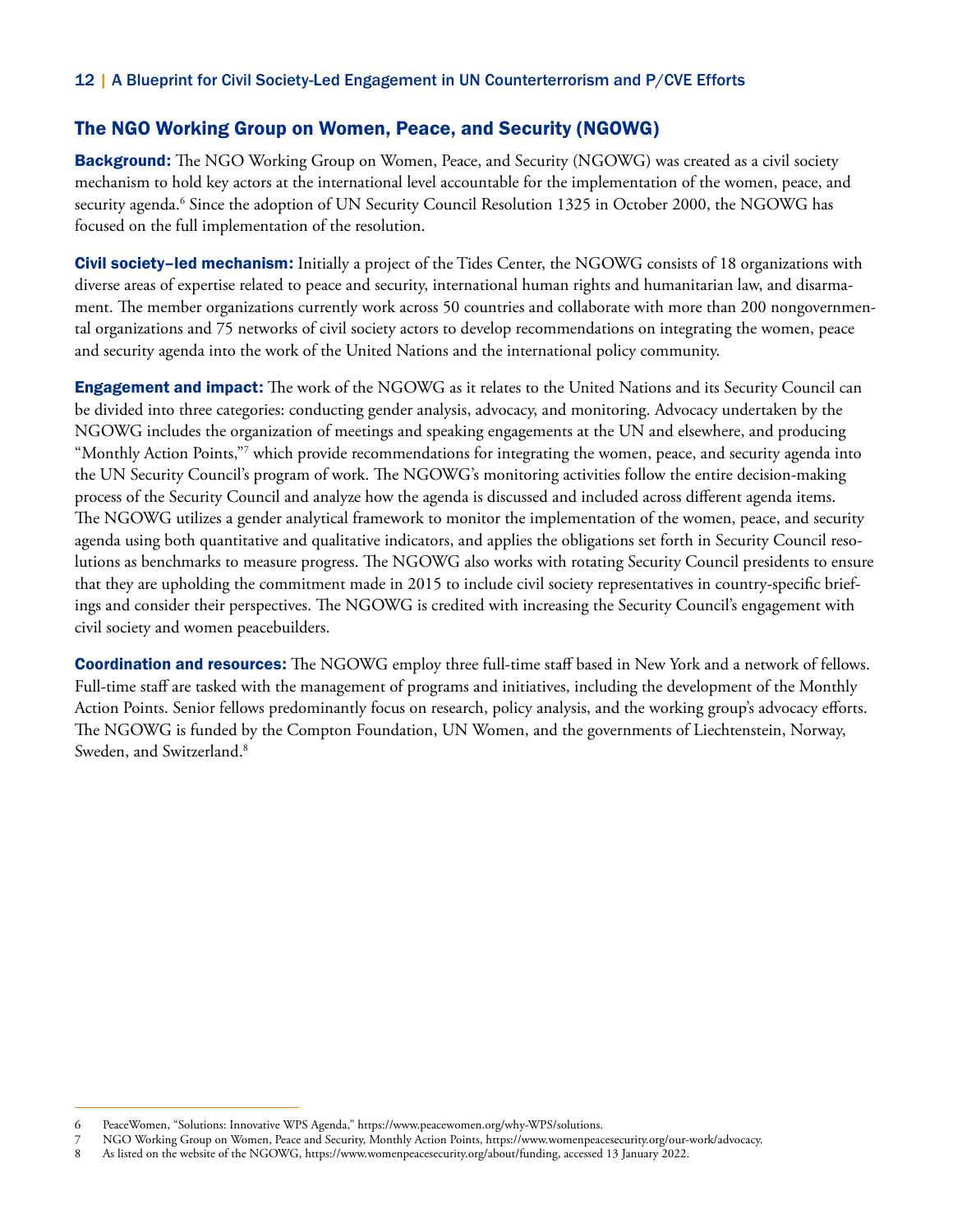# The Global Nonprofit Organizations Coalition on Financial Action Task Force (Global NPO Coalition on FATF)

Background: The Financial Action Task Force (FATF)<sup>9</sup> is an intergovernmental standard-setting body on anti-money laundering and countering the financing of terrorism and proliferation. The FATF Standards<sup>10</sup> outline a set of legal, regulatory, and operational measures to prevent and combat illicit finance and protect the integrity of the global financial system. One such measure, known as Recommendation 8, directs states to understand the risk and undertake measures to protect nonprofit organizations from abuse for terrorism financing purposes. Although the FATF is an informal body and its standards do not hold the weight of law, countries deemed deficient in meeting those standards can face significant consequences in terms of their ability to fully access the international financial system.

Civil society engagement mechanism: The Global NPO Coalition on FATF<sup>11</sup> is a loose network of civil society organizations that self-organized to engage the FATF on the negative effects of countering the financing of terrorism measures on civil society and civic space. As stated on its website, the Global NPO Coalition focuses on advocacy for the improvement of the quality and effectiveness of the FATF Mutual Evaluations and the effective implementation of FATF Recommendations, particularly Recommendation 8.12

**Engagement and impact:** The FATF has demonstrated increasing willingness to recognize and act to mitigate the consequences of its recommendations on civil society in direct response to the engagement efforts of the Global NPO Coalition and others.13 The FATF amended its Recommendation 8 to encourage a proportionate and risk-based approach. It also allows for limited civil society participation in its Private Sector Consultative Forum meetings, holds public comment periods on proposed changes to its amendments or guidance materials, and created a dedicate page to share information on its work specific to civil society issues.<sup>14</sup> The FATF also began facilitating direct input from civil society organizations to the assessors reviewing a country's implementation of FATF Standards and continues to publish the findings of these assessments. In March 2021, the FATF launched a new project "to study and mitigate the unintended consequences resulting from the incorrect implementation of the FATF Standards. The project focuses on four primary areas: de-risking; financial exclusion; undue targeting of NPOs; and curtailment of human rights (with a focus on due process and procedural rights)."15

**Coordination and resources:** The NPO Coalition includes 13 core members and is led by four organizations that are responsible for developing strategies and facilitating and coordinating the Coalition's activities.<sup>16</sup> It benefits from a technical advisory group of five individuals with expertise on countering the financing of terrorism, sanctions, and other related topics. The NPO Coalition and its members are supported by funding from private philanthropic foundations that support civil society and civil space. The four lead organizations are in part supported by the Open Society Foundation's Human Rights Initiative and the Sigrid Rausing Trust.<sup>17</sup>

<sup>9</sup> The Financial Action Task Force website, <https://www.fatf-gafi.org.>

<sup>10</sup> International Standards on Combatting Money Laundering and the Financing of Terrorism & Proliferation: The FATF Recommendations, updated in October 2021, [https://www.fatf-gafi.org/publications/fatfrecommendations/documents/fatf-recommendations.html.](https://www.fatf-gafi.org/publications/fatfrecommendations/documents/fatf-recommendations.html)

<sup>11</sup> The Global NPO Coalition on FATF, [https://fatfplatform.org](https://fatfplatform.org/).

<sup>12</sup> As stated on the website of the Global NPO Coalition on FATF,<https://fatfplatform.org/about-us.>

<sup>13</sup> Vanja Skoric and Fiona de Londras, "Protecting Civil Society in Global Counterterrorism: FATF Leads the Way, UN Should Follow," *Just Security*, 23 March 2021.

<sup>14</sup> Financial Action Task Force, "Financial Inclusion and NPOs," [https://www.fatf-gafi.org/publications/financialinclusionandnpoissues/?hf=10&b=0&s=desc\(fatf](https://www.fatf-gafi.org/publications/financialinclusionandnpoissues/?hf=10&b=0&s=desc(fatf_releasedate)) [\\_releasedate\)](https://www.fatf-gafi.org/publications/financialinclusionandnpoissues/?hf=10&b=0&s=desc(fatf_releasedate)) and Financial Action Task Force, "Mutual Evaluations FAQ," https://www.fatf-gafi.org/faq/mutualevaluations/#d.en.448461.

<sup>15</sup> Financial Action Task Force, "High-Level Synopsis of the Stocktake of the Unintended Consequences of the FATF Standards," 27 October 2021, [https://www](https://www.fatf-gafi.org/publications/financialinclusionandnpoissues/documents/unintended-consequences-project.html) [.fatf-gafi.org/publications/financialinclusionandnpoissues/documents/unintended-consequences-project.html](https://www.fatf-gafi.org/publications/financialinclusionandnpoissues/documents/unintended-consequences-project.html)

<sup>16</sup> The organizations are the Charity & Security Network, the European Center for Not-for-Profit Law, the European Foundation Center, and the Human Security Collective.

<sup>17</sup> As listed on the website of the Global NPO Coalition on FATF, <https://www.fatf-gafi.org.>